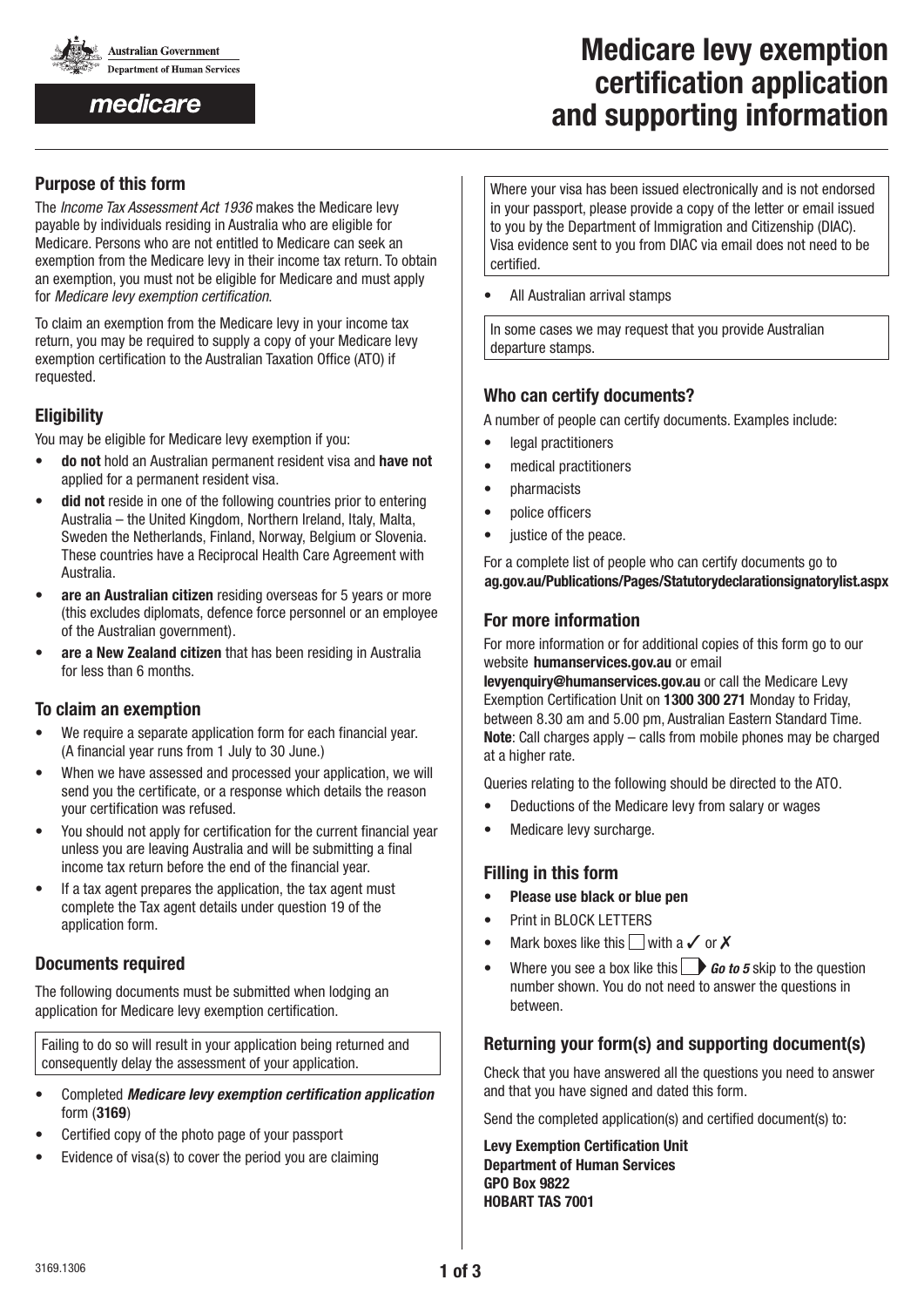

## medicare

# **Medicare levy exemption certification application**

| <b>Your details</b><br>1 Do you have a Medicare card?<br>No<br>If known provide your Medicare card number<br>Yes<br>Ref no.<br>2 Show your name as it appears on your passport<br>Mrs<br>Miss <sup>1</sup><br>Ms<br>Mr<br>Other<br>Dr | 7 | This question must be completed if one of the following<br>applies:<br>you have left Australia permanently, or<br>you are in Australia and your postal address is different to<br>your residential address, or<br>a Tax agent is completing this application.<br>What is your postal address? |
|---------------------------------------------------------------------------------------------------------------------------------------------------------------------------------------------------------------------------------------|---|-----------------------------------------------------------------------------------------------------------------------------------------------------------------------------------------------------------------------------------------------------------------------------------------------|
| Family name                                                                                                                                                                                                                           |   |                                                                                                                                                                                                                                                                                               |
|                                                                                                                                                                                                                                       |   | Postcode                                                                                                                                                                                                                                                                                      |
| First given name                                                                                                                                                                                                                      |   | Country (if not Australia)                                                                                                                                                                                                                                                                    |
| Other given name(s)                                                                                                                                                                                                                   |   | Correspondence related to this application will be forwarded to<br>this address.                                                                                                                                                                                                              |
| 3 Your sex<br>Male<br>Female                                                                                                                                                                                                          | 8 | Is the postal address provided in question 7 your tax agent's<br>address?<br><b>No</b><br>Yes                                                                                                                                                                                                 |
| 4 Date of birth                                                                                                                                                                                                                       |   |                                                                                                                                                                                                                                                                                               |
|                                                                                                                                                                                                                                       |   | <b>Eligibility for exemption</b>                                                                                                                                                                                                                                                              |
| 5 Daytime phone number                                                                                                                                                                                                                |   | 9 What was your country of residence prior to Australia?                                                                                                                                                                                                                                      |
|                                                                                                                                                                                                                                       |   |                                                                                                                                                                                                                                                                                               |
| Email                                                                                                                                                                                                                                 |   | 10 How long were you residing in that country (please state in total<br>number of months and/or years)                                                                                                                                                                                        |
| $^\text{\textregistered}$                                                                                                                                                                                                             |   | and/or months<br>Years                                                                                                                                                                                                                                                                        |
| 6 Your residential address in Australia<br>Note: This cannot be a PO box address. A business address is not<br>acceptable unless you are living at the business address.                                                              |   | 11 Have you lodged a permanent resident visa application (other<br>than a parent visa) with the Department of Immigration and<br>Citizenship (DIAC)?<br>$\blacksquare$<br>Go to 15<br>No l<br>Date application lodged<br>Yes                                                                  |
| Postcode                                                                                                                                                                                                                              |   | 12 Is your application for permanent residency that is being<br>considered by DIAC still current (ongoing)?<br><b>No</b>                                                                                                                                                                      |
|                                                                                                                                                                                                                                       |   | $\bigcup$ Go to 16<br>Yes<br>13 Indicate if your application for permanent residency was:<br><b>Tick ONE only</b>                                                                                                                                                                             |
|                                                                                                                                                                                                                                       |   | Approved<br>Date<br>Go to 16                                                                                                                                                                                                                                                                  |
|                                                                                                                                                                                                                                       |   | Withdrawn<br>Date<br>Go to 16                                                                                                                                                                                                                                                                 |
|                                                                                                                                                                                                                                       |   | Refused<br>Date<br>Go to 14                                                                                                                                                                                                                                                                   |
|                                                                                                                                                                                                                                       |   |                                                                                                                                                                                                                                                                                               |